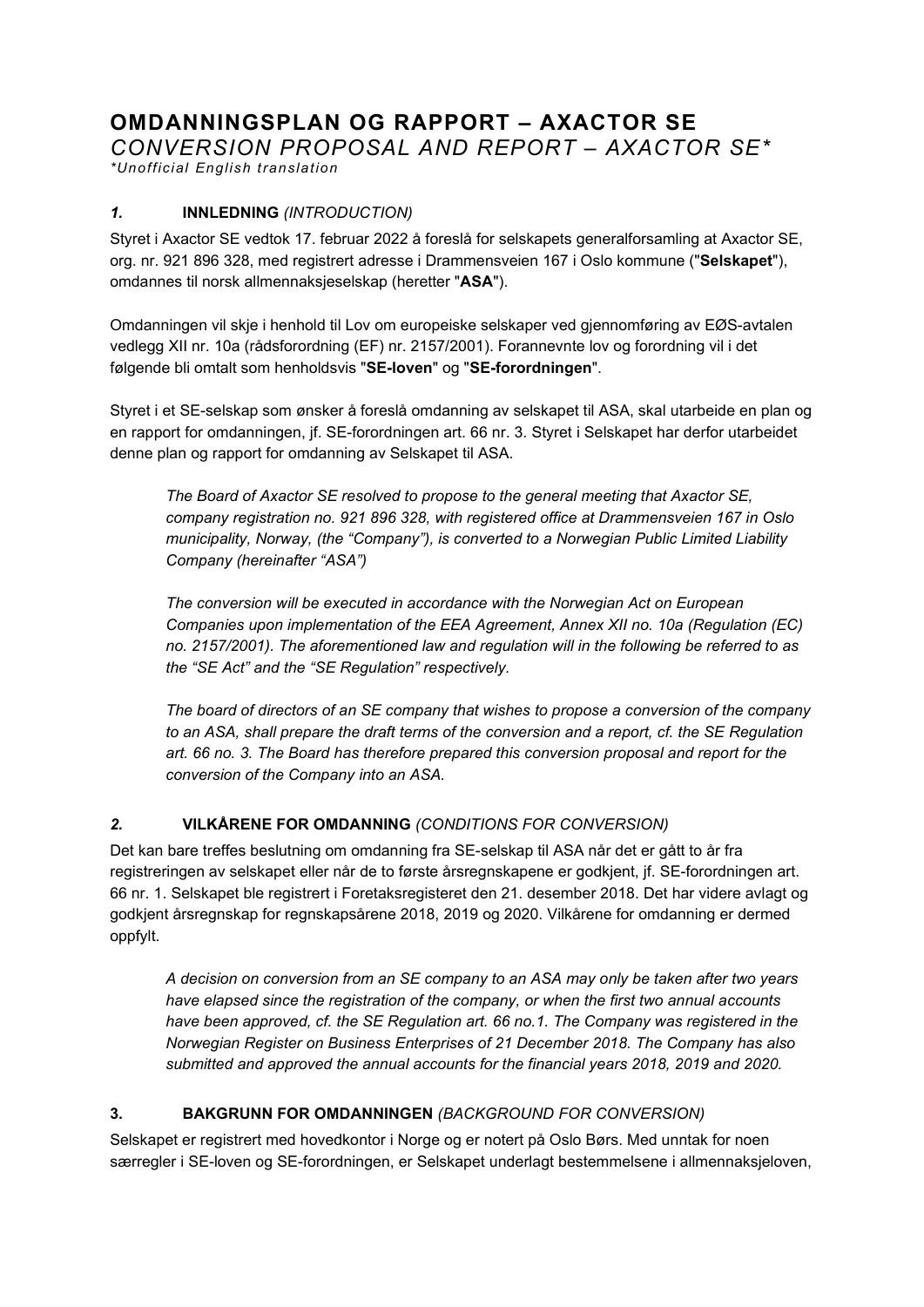jf SE-loven § 2. SE-loven inneholder bestemmelser som gjør enkelte administrative prosesser noe mer tungvinte for Selskapet enn det som ville være nødvendig om Selskapet var et allmennaksjeselskap. Ved å omdanne Selskapet til ASA kan Selskapet forholde seg helt ut til allmennaksjeloven, noe styret anser som fornuftig og hensiktsmessig. Styret kan ikke se at det for Selskapet med dagens virksomhet og planer vil være noen fordel å beholde SE-formen.

*The Company has its registered office in Norway, and is listed on Oslo Børs. With the exception of certain special rules in the SE Act and the SE Regulation, the Company is subject to the Norwegian Public Limited Liability Companies Act, cf. the SE Act § 2. The SE Act contains provisions that complicates certain administrative procedures, which would be alleviated by converting the Company from an SE to an ASA. By converting the Company*  from an SE to an ASA the Company can fully comply with the Norwegian Public Limited *Liability Companies Act, which the Board considers sensible and appropriate. The Board cannot see any advantages for the Company to retain the SE company form, with its current operations and plans.* 

#### **4. OMDANNINGENS BETYDNING FOR AKSJEEIERNE** *(CONSEQUENCES OF THE CONVERSION FOR SHAREHOLDERS/INVESTORS)*

Aksjeeiernes rettigheter og plikter etter omdanningen vil forbli uendret i forhold til dagens situasjon. Se likevel punkt 6.2 nedenfor om aksjekapitalen.

*The shareholder's rights and obligations after the transformation will remain unchanged in relation to the current situation. However, reference is made to section 6.2 below regarding the share capital.* 

#### **5. OMDANNINGENS BETYDNING FOR DE ANSATTE** *(CONSEQUENCES OF THE CONVERSION FOR EMPLOYEES)*

Selskapet har tjue (20) ansatte, i tillegg til at det er ansatte i Selskapets datterselskaper. Etter omdanningen vil de ansatte fortsette på samme vilkår, og omdanningen vil ikke ha noen praktisk betydning for de ansatte.

I forbindelse med omdanningen av Selskapet fra svensk AB (publ) til SE-selskap i 2018, inngikk Selskapet en avtale om representasjon med de ansatte i datterselskapene i henhold til EU-direktive 2001/86/EC av 8. oktober 2001 artikkel 4. Etter omdanningen til ASA vil ikke avtalen lenger være påkrevd. Det er likevel foreslått at ordningen videreføres inntil videre. Selskapet vil i samråd med de ansattevalgte medlemmene av representasjonsordningen vurdere om avtalen skal avsluttes på et senere tidspunkt. Selskapet vil etter omdanningen til ASA være underlagt allmennaksjelovens bestemmelser om styrerepresentasjon og andre rettigheter for ansatte.

Omdanningen vil heller ikke ha noen praktiske konsekvenser for ansatte i Selskapets datterselskap.

*The Company has twenty (20) employees, in addition to having employees in the Company's subsidiaries. The employment conditions of the employees will remain unchanged after the conversion, and the conversion will not have any practical significance for the employees.* 

*In connection with the conversion of the Company from a Swedish AB (publ) to an SE company in 2018, the Company entered into an agreement on representation with the employees of the Company's subsidiaries in accordance with Directive 2001/86/EC of 8 October 2001, Article 4. After the conversion to an ASA, such an agreement would no longer*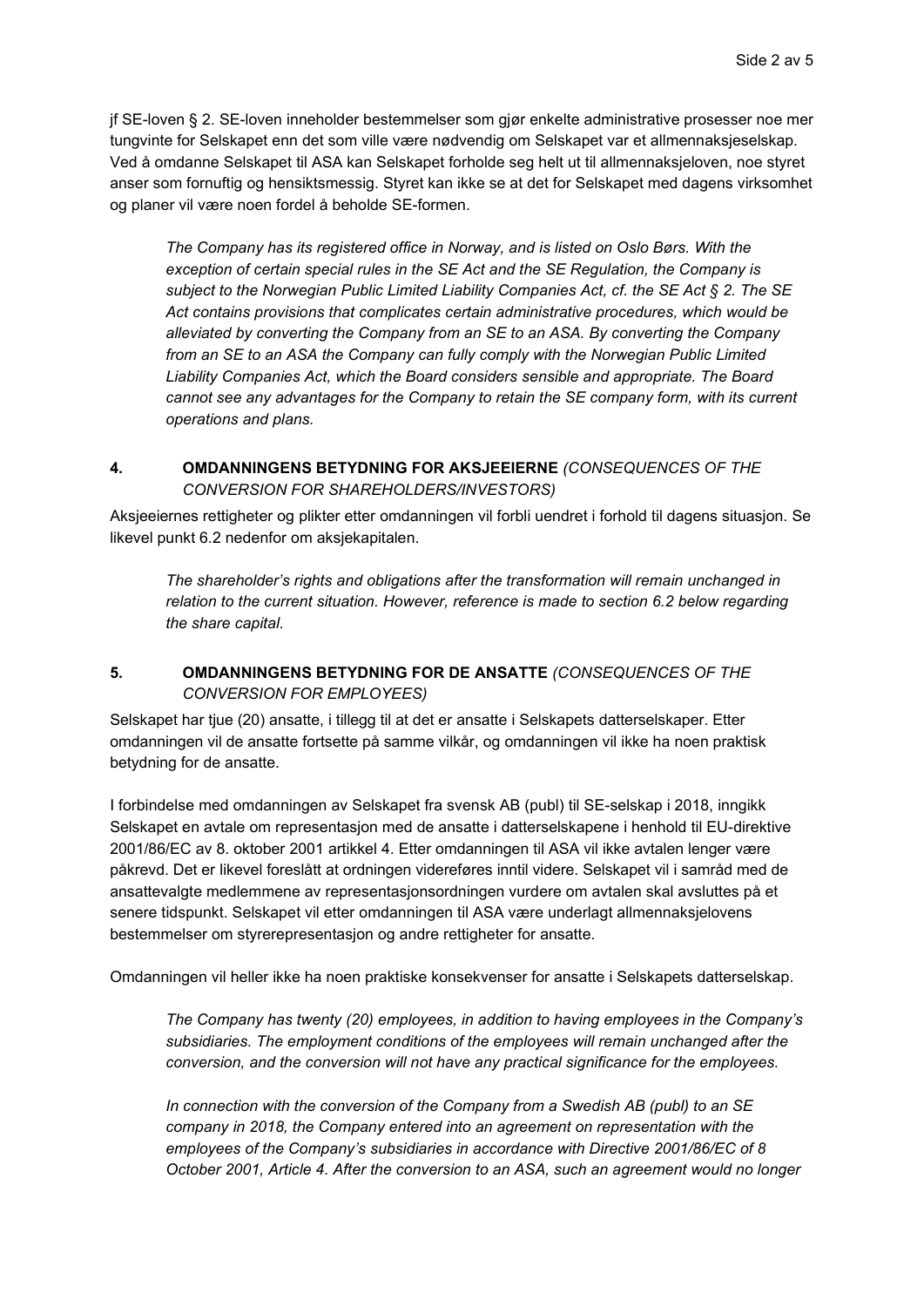*be a statutory requirement, but it is proposed that this arrangement is continued until further notice. The Company will, in consultation with the employee-elected members of the workers council, evaluate whether the agreement should be terminated at a later date. Following the conversion to an ASA, the Company will be subject to the Norwegian Public Limited Liability Companies Act's provisions on board representation and other rights for employees.* 

*Neither will the conversion have any practical significance for the employees of the Company's subsidiaries.* 

#### 6. **ØVRIGE VIRKNINGER AV OMDANNINGEN** *(OTHER CONSEQUENSES OF THE CONVERSION)*

#### **6.1 Fra SE-selskap til allmennaksjeselskap** *(From SE to ASA)*

Ved omdanningen skifter Axactor SE navn til Axactor ASA.

Omdanningen innebærer at Selskapet blir et allmennaksjeselskap underlagt allmennaksjeloven. SEloven vil dermed ikke være bindende for Selskapet.

Selskapet forblir det samme rettssubjekt som i dag, jf. SE-forordningen art. 66 nr. 2. Omdanningen innebærer dermed ikke at Selskapet oppløses eller at den dannes en ny juridisk person. Selskapets aksjer vil også videreføres uendret, med unntak for at pålydende på aksjene vil bli endret fra euro til NOK, jf punkt 6.2 nedenfor, og de vil fortsatt være notert på Oslo Børs.

Omdanningen innebærer ingen selskapsrettslige virkninger for Selskapets datterselskaper.

*Through the conversion the Company will change its name from Axactor SE to Axactor ASA.*

*The conversion will lead to the Company being converted into a Norwegian Public Limited Liability Company (an ASA) subject to full compliance with the Norwegian Public Limited Liability Companies Act. The SE Act will consequently no longer be binding on the Company.* 

*The Company remains the same legal entity as today, cf. the SE Regulation art. 66 no. 2. The conversion does not lead to any liquidation of the Company, or that a new legal entity is established.* 

*The conversion does not have any company law implications for the Company's subsidiaries.*

#### *6.2* **Kapital** *(Capital)*

Selskapets aksjekapital er forut for omdanningen angitt i euro. Ved omdannelsen til ASA må aksjekapitalen omregnes til NOK.

Ifølge SE-forordningen art. 67 nr.1, skal et SE-selskap som ønsker å uttrykke sin aksjekapital i euro anvende en omregningskurs mellom nasjonal valuta og euro på den siste dagen i måneden som går forut for stiftelsen av SE-selskapet. Styret mener det er riktig å anvende den samme regelen i et tilfelle der SE-selskapet omdannes til ASA. Ved omregningen av Selskapets aksjekapital fra euro til NOK, skal omregningskursen den siste dagen i måneden forut for generalforsamlingens beslutning om omdanning dermed legges til grunn.

Før generalforsamlingen skal behandle omdanningen vil det bli innhentet bekreftelse fra en uavhengig sakkyndig på at Selskapet har aktiva som minst tilsvarer dets kapital, jf. SE-forordningen art. 66 nr. 5.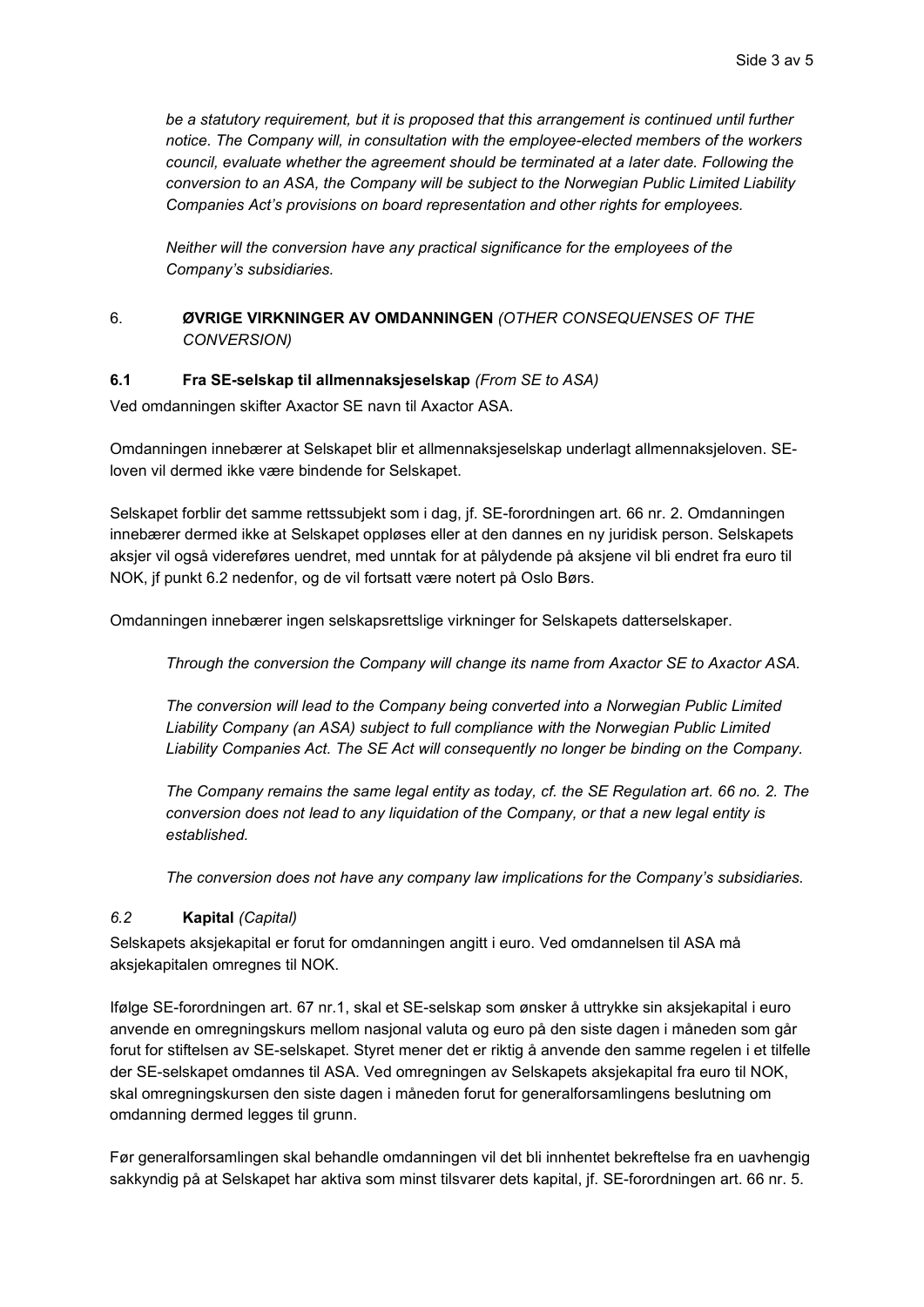*Prior to the conversion, the Company's share capital is expressed in euros. By the conversion to an ASA, the Company needs to convert its share capital to NOK (Norwegian Kroner).* 

*According to the SE Regulation art. 67 no. 1, an SE company that wishes to express its share capital in euros shall apply a conversion rate between the national currency and the euro which shall be that of the last day of the month preceeding the formation of the SE company. The Board believes that it would be correct to apply the same rule in this case, where the SE company is converted into an ASA. When converting the Company's share cpaital from euros to NOK, the conversion rate on the last day of they month prior to the general meeting's decision on conversion shall as such be used as a basis.* 

*Prior to the general meeting is to decide upon the conversion, confirmation will be obtained from an indepentend expert that the company has assets at least equivalent to its capital, cf. the SE Regulation art. 66 no. 5.* 

#### **6.3 Vedtekter** *(Articles of Association)*

Forslag til nye vedtekter for Selskapet etter omdanningen er inntatt som Vedlegg 1.

*Proposals to amend the articles of association of the Company are attached hereto as Appendix 1.* 

\*\*\*

[*Signaturside følger / signature page to follow*]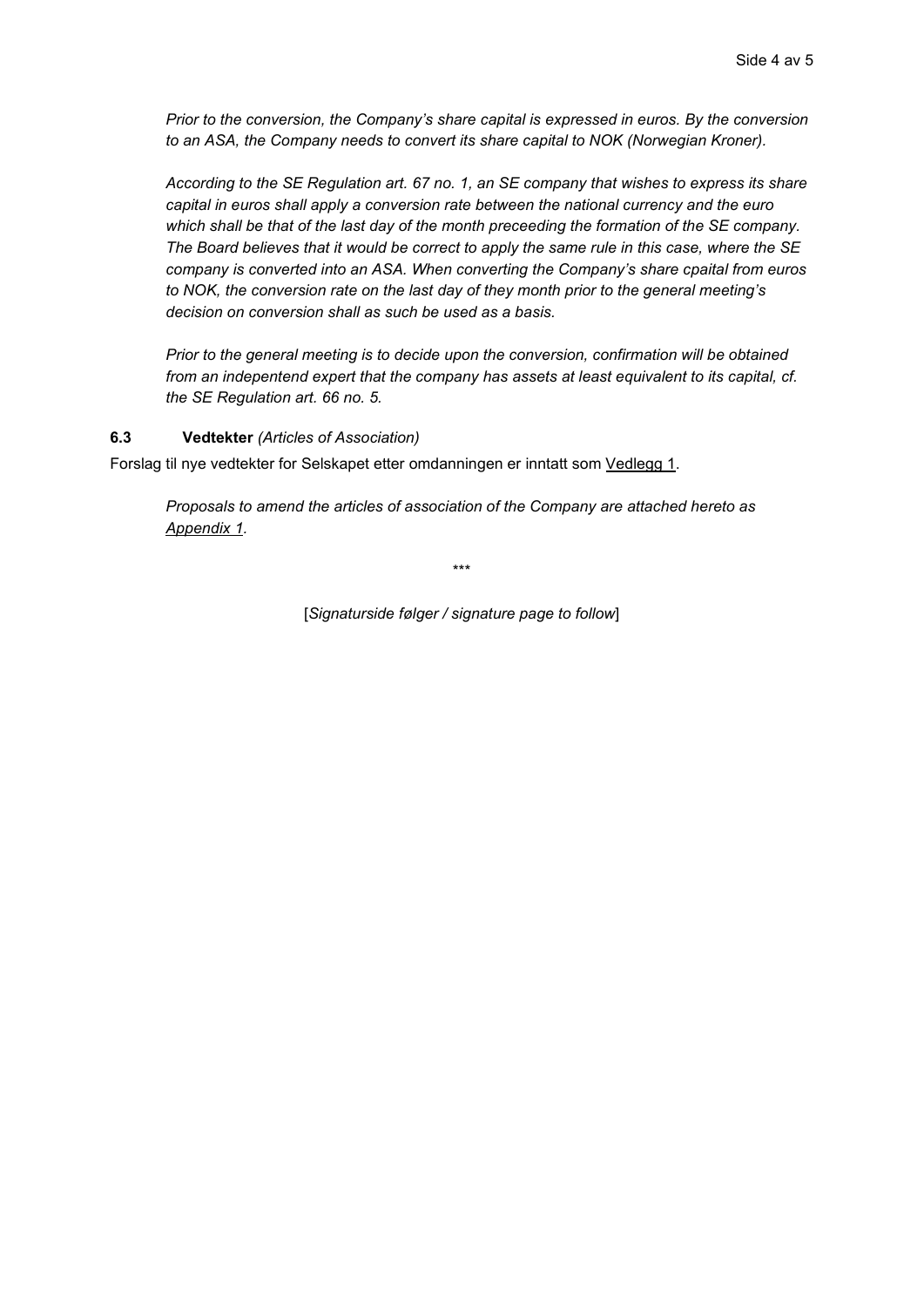*Dette dokumentet er utarbeidet både på norsk og engelsk. Dersom det skulle vise seg å være uoverensstemmelser mellom de to versjonene, skal den norske versjonen ha forrang.*

# **VEDTEKTER FOR AXACTOR ASA**

## **§ 1 Selskapsnavn**

Selskapets foretaksnavn er Axactor ASA.

### **§ 2 Forretningskontor**

Selskapets forretningskontor er i Oslo kommune.

## **§ 3 Selskapets formål**

Selskapets virksomhet er å drive eller yte, direkte eller indirekte gjennom datterselskap eller investeringssamarbeid, inkassovirksomhet, finansielle og administrative tjenester, juridiske tjenester, faktureringstjenester, erverv av gjeld og annen investeringsvirksomhet, samt annen virksomhet i forbindelse med dette.

## **§ 4 Aksjekapital**

Selskapets aksjekapital er NOK [\*] [*EUR 158.149.941,91971477 omregnet til NOK basert på vekslingskursen mellom EUR og NOK den siste dagen i måneden forut for generalforsamlingens beslutning om omdanning av Selskapet til ASA]* fordelt på 302.145.464 aksjer, hver pålydende NOK [\*] *[EUR 0,523423187712375 omregnet til NOK basert på vekslingskursen mellom EUR og NOK den siste dagen i måneden forut for generalforsamlingens beslutning om omdanning av Selskapet til ASA].*

*This document has been prepared in both Norwegian and English. In case of any discrepancy between the two versions, the Norwegian version shall prevail.*

## **ARTICLES OF ASSOCIATION FOR AXACTOR ASA**

(vedtatt [dato]) (resolved [date])

# **§ 1 The name of the Company**

The name of the Company is Axactor ASA.

## **§ 2 Business office**

The Company has its registered office in the municipality of Oslo.

# **§ 3 The Company's business**

The Company's purpose is to, directly or indirectly through subsidiaries or investment partnerships, conduct debt collection work, financial and administrative services, legal services, invoicing services, debt acquisition and other investment activities, as well as therewith associated activities.

## **§ 4 Share capital**

The Company's share capital is NOK [\*] *[EUR 158,149,941.91971477 converted into NOK based on the exchange rate between EUR and NOK on the last day of the month prior to the resolution of the general meeting regarding conversion of the Company into ASA],* divided into 302,145,464 shares, each with a nominal value of NOK [\*]

*[EUR 0.523423187712375 converted into NOK based on the exchange rate between EUR and NOK on the last day of the month prior to the resolution of the general*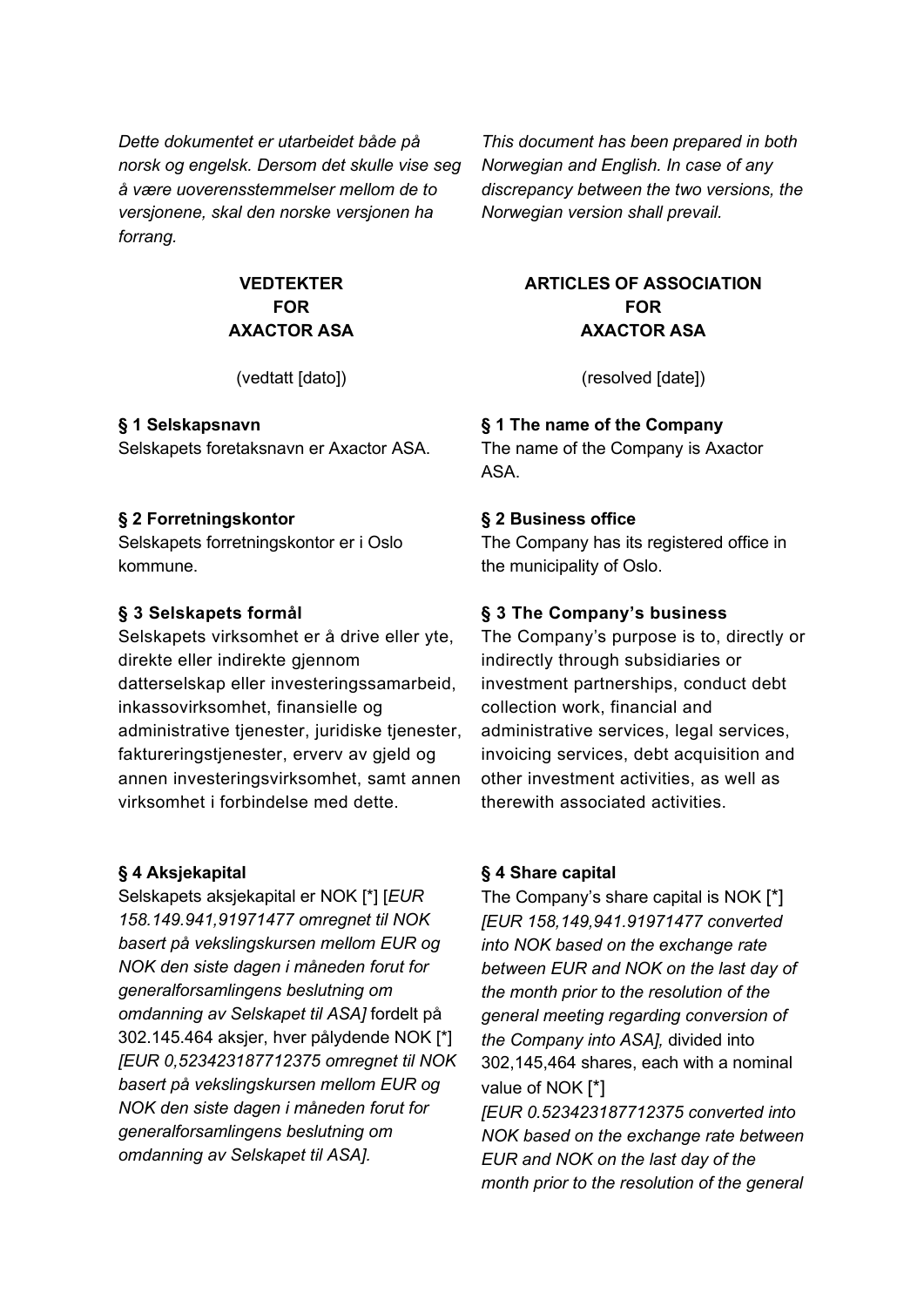Selskapets aksjer skal være registrert i Verdipapirsentralen.

### **§ 5 Ledelsesorganet (styret)**

Selskapet er organisert i henhold til ettnivåsystemet.

Styret (ledelsesorganet) skal bestå av minimum tre (3) og maksimum syv (7) styremedlemmer og minimum null (0) og maksimum syv (7) varamedlemmer. Medlemmer av ledelsesorganet og varamedlemmer skal velges årlig på generalforsamlingen for perioden frem til neste ordinære generalforsamling, med mindre generalforsamlingen beslutter noe annet. Styret skal møtes minimum hver tredje måned.

Selskapets firma tegnes av styret i fellesskap eller av styrets leder og daglig leder i fellesskap. Styret kan meddele prokura. Daglig leder representerer Selskapet utad i saker som inngår i den daglige ledelse.

#### **§ 6 Ordinær generalforsamling**

Dokumenter som gjelder saker som skal behandles i selskapets generalforsamling, herunder dokumenter som etter lov skal inntas i eller vedlegges innkallingen til generalforsamlingen, trenger ikke sendes til aksjonærene dersom dokumentene er tilgjengelige på selskapets hjemmeside. En aksjonær kan likevel kreve å få tilsendt

*meeting regarding conversion of the Company into ASA]*.

The Company's shares shall be registered with the Central Securities Depository.

### **§ 5 The administrative organ (Board of Directors)**

The Company is organized in accordance with the one-tier system.

The Board of Directors (the administrative organ) shall constitute of minimum three (3) and maximum seven (7) directors and minimum zero (0) and maximum seven (7) deputies. Members of the administrative organ and any deputy members shall be elected annually at the general meeting for the time until the next annually general meeting unless the general meeting decide sotherwise. The Board of Directors shall meet at least every three months.

The Board of Directors jointly or the Chairman of the Board and the General Manager jointly are authorised to sign on behalf of the Company. The Board of Directors may assign procuration. The General Manager represents the Company externally in matters that are part of the day-to-day management of the Company.

#### **§ 6 Annual General Meeting**

Documents relating to matters to be dealt with by the company's general meeting, including documents which by law shall be included in or attached to the notice of the general meeting, do not need to be sent to the shareholders if such documents have been made available on the company's website. A shareholder may nevertheless request that documents which relates to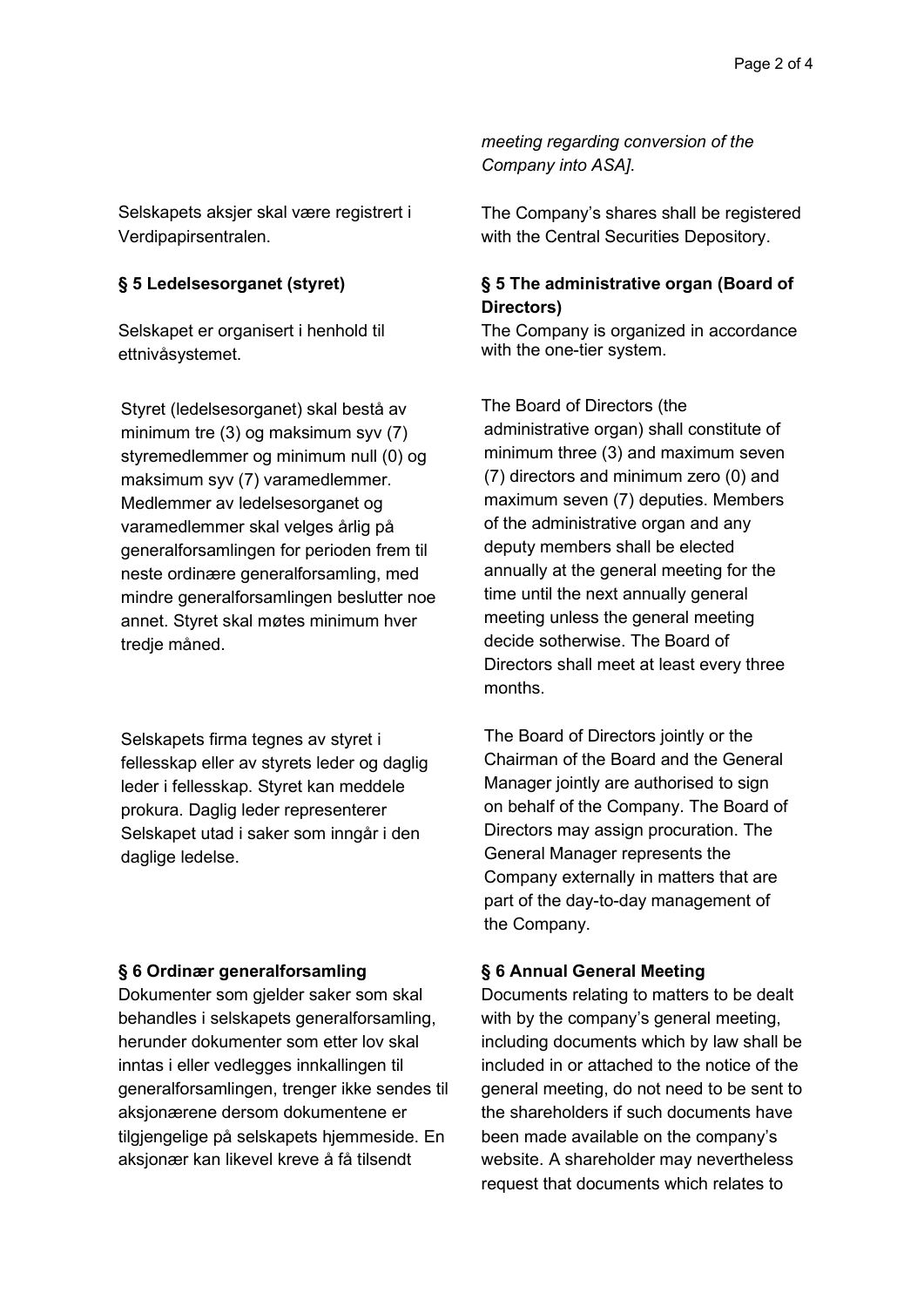dokumenter som gjelder saker som skal behandles på generalforsamlingen.

På den ordinære generalforsamling skal følgende spørsmål behandles og avgjøres:

- Godkjennelse av årsregnskapet og årsberetningen, herunder utdeling av utbytte.
- Avgjørelse av antall medlemmer og varamedlemmer av ledelsesorganet og valg av medlemmer og varamedlemmer til ledelsesorganet.
- Andre saker som etter loven eller vedtektene hører under generalforsamlingen.

Aksjonærer kan avgi sin stemme skriftlig, herunder ved bruk av elektronisk kommunikasjon, i en periode før generalforsamlingen. Styret kan fastsette nærmere retningslinjer for slik forhåndsstemming. Det skal fremgå av innkallingen til generalforsamlingen hvilke retningslinjer som er fastsatt.

Styret kan beslutte at aksjonærer som vil delta på generalforsamlingen må melde dette til Selskapet innen en bestemt frist som ikke kan utløpe tidligere enn tre dager før generalforsamlingen.

#### **§ 7 Regnskapsvaluta**

Selskapets regnskapsvaluta er euro (EUR).

#### **§ 8 Valgkomitè**

Selskapet skal ha en valgkomitè som består av to til fire medlemmer. Flertallet av medlemmene skal være uavhengige av styret matters to be dealt with at the general meeting, are sent to him/her.

The annual general meeting shall address and resolve the following matters:

- Approval of the annual accounts and the annual report, including distribution of dividend.
- Determination of the number of members and deputy members of the administrative organ and election of members and deputies to the administrative organ.
- Any other matters which are referred to the general meeting by law or the articles of association.

The shareholders may cast their votes in writing, including through electronic communication, in a period prior to the general meeting. The Board of Directors can establish specific guidelines for such advance voting. The established guidelines must be stated in the notice of the general meeting.

The Board of Directors may decide that shareholders who want to participate in the general meeting must notify the Company thereof within a specific deadline that cannot expire earlier than three days prior to the general meeting.

#### **§ 7 Accounting currency**

The Company's accounting currency is euro(EUR).

#### **§ 8 Nomination Committee**

The Company shall have a Nomination Committee consisting of two to four members. The majority of the members